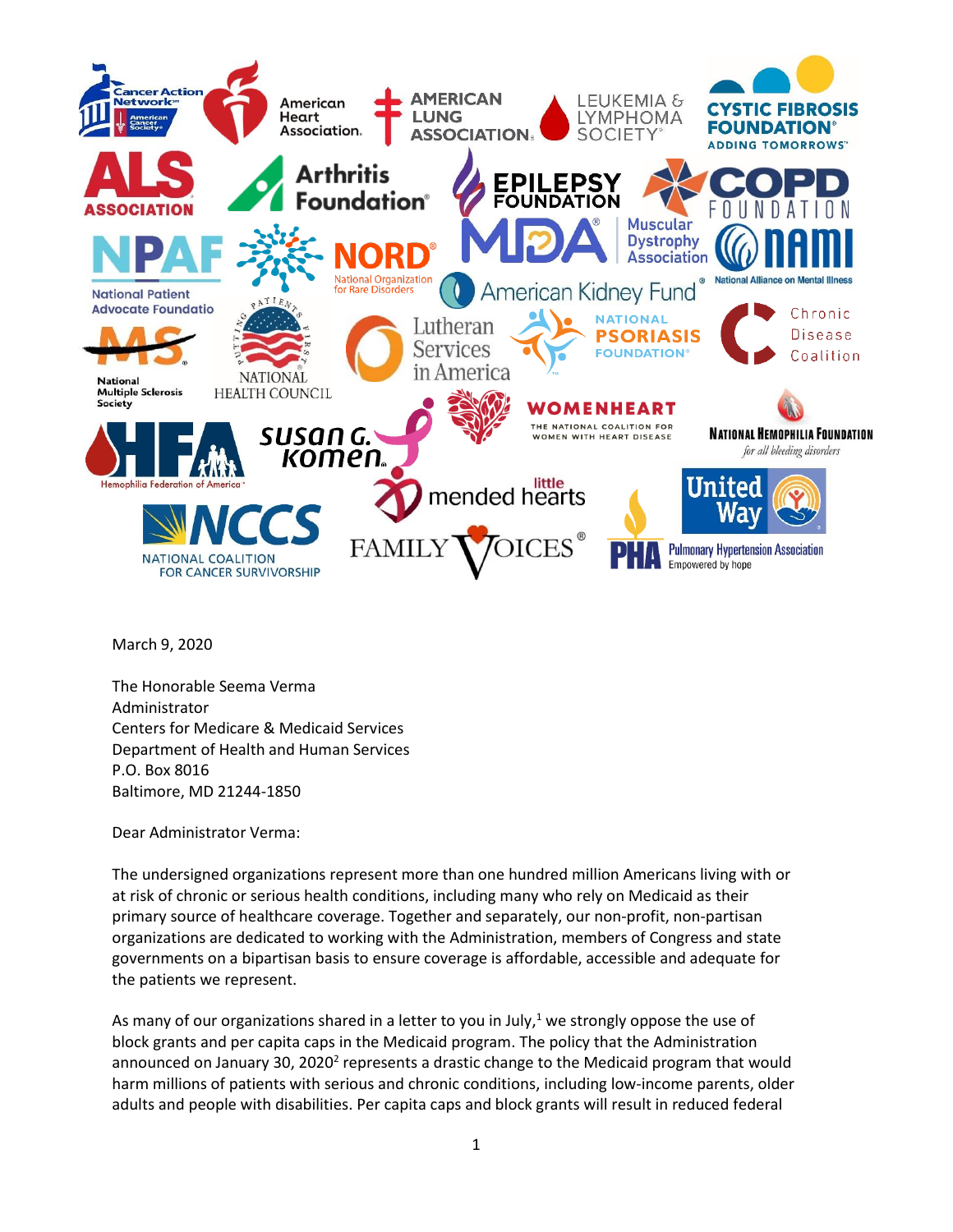funding for Medicaid and will force states to either make up the difference with their own funds or, more likely, make severe cuts to their programs that would reduce patients' access to care. The Administration's block grant policy also contains numerous policy changes affecting eligibility and enrollment, coverage of treatments and services, and financial and administrative barriers to care for patients and families, including multiple policies that many of our organizations have repeatedly opposed.<sup>3</sup> The block grant policy, in any form, will jeopardize coverage for the patients we represent, and our organizations urge you to rescind this policy immediately.

### Block Grant Structure

Under the block grant policy, states can change a significant portion of their Medicaid program to a block grant with an aggregate or per person cap. Neither financing structure will protect either the state or patients from enormous financial risk. As the gap between the capped allotment and actual costs of patient care increases over time, states will likely limit enrollment, reduce benefits, lower provider payments or increase cost-sharing, all of which would cause significant harm to the patients we represent.

The block grant amount would increase based on the lesser of the medical care component of the consumer price index (CPI-M) for all urban consumers plus 0.5 percent or the state's average Medicaid spending for the last five years, while the per capita caps would grow at CPI-M without an adjustment. CPI-M falls below the Congressional Budget Office's estimate of Medicaid spending growth through 2029.<sup>4</sup> Many situations could lead states to exceed these caps. For example, a recession could increase Medicaid enrollment and the need for additional Medicaid funding at a time when other state resources are particularly strained. There are also many ground-breaking treatments in development for patients with serious and chronic illnesses; and if an expensive but highly effective treatment became available to treat or even cure one of these illnesses, states could be incentivized to impose additional barriers to access that treatment that delay or deny patients' access to care in order to keep spending below the caps. Additionally, a natural disaster such as a hurricane or wildfire would likely increase the need for medical care – including costly services like emergency room visits and hospitalizations – again driving up state spending and putting treatments and services for patients at risk. For example, Texas hospitals reported \$460 million in losses after Hurricane Harvey hit the gulf coast in 2017, and a year later, one in six residents reported that they or someone in their household had a health condition that had developed or worsened as a result of the storm.<sup>5,6</sup>

Similarly, a public health crisis like the opioid epidemic or an infectious disease outbreak like COVID-19 could greatly increase healthcare costs above negotiated caps. Allowing states to renegotiate their caps due to special circumstances like a public health emergency will not protect states and patients from the financial risks of block grants; there is no guarantee that CMS would authorize additional funding via a potentially lengthy re-negotiation process and, in the interim, states would face strong incentives to make cuts to the Medicaid program that would harm patients. Moreover, the federal government will likely be focused on responding to the emergency at hand – putting the renegotiation of complex budget neutrality agreements on the back burner.

Cuts to Medicaid will not only impact those enrolled, but the entire healthcare system. Many critical healthcare entities, such as children's hospitals, rely on Medicaid financing for their financial stability. The Affordable Care Act's Medicaid expansion has led to significant reductions in uncompensated care costs and reduced the likelihood of hospital closures, especially in rural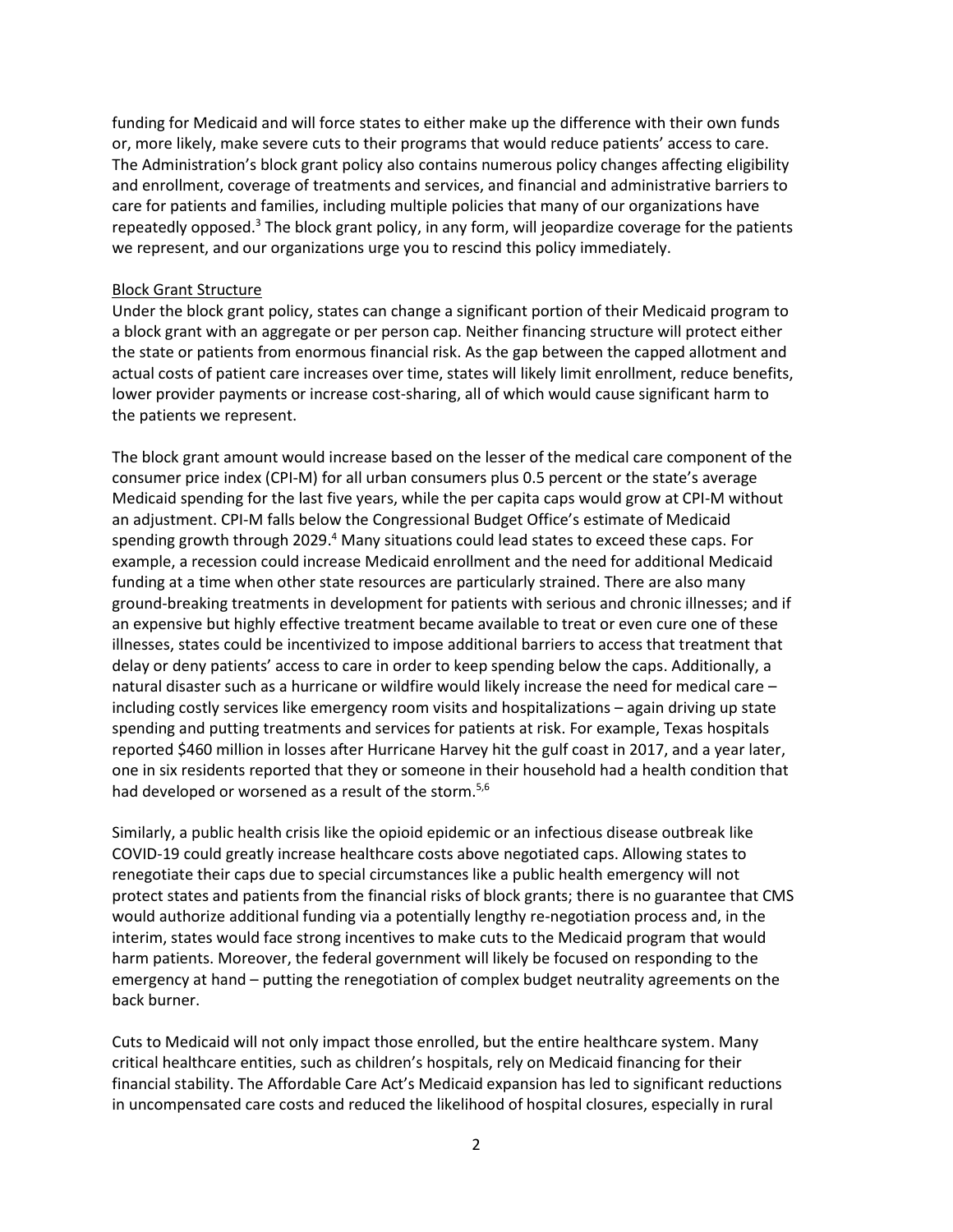areas – progress that could be lost under block grant and per capita cap policies.<sup>7,8</sup> Additionally, states may choose to cut payments to providers to help control spending under the new block grant. Our organizations are concerned that these cuts could affect provider participation in the program and make it harder for patients – who rely on prompt access to primary care providers as well as specialists – to get appointments with providers who can help them find the best treatments and manage their conditions.

There are many examples of states making cuts to Medicaid when their budgets were strained. For example, in 2005, Tennessee changed its eligibility rules to disenroll 170,000 individuals from its Medicaid program due to budgetary pressures.<sup>9</sup> Subsequent research found that after this loss of coverage, individuals' self-reported health status and access to care declined, visits to doctors and dentists decreased and the use of public and free clinics increased.<sup>10</sup>

Puerto Rico serves as a case study for the dangers of implementing a capped structure for a state's Medicaid financing. Medicaid and the Children's Health Insurance Program support health care for more than 1.5 million Puerto Ricans, about half of the territory's population. The block grant has jeopardized patients' access to care, creating longer wait times for healthcare and longer travel times to medical appointments. In Puerto Rico, the average emergency department wait time is 13 hours, far above the US national average of 4.5 hours. Puerto Rico is also experiencing an exodus of medical professionals to the U.S. mainland. In 2015 alone, approximately 500 physicians left the island. Options are few for adding funding to the block grant, as it requires an act of Congress.<sup>11</sup>

Our organizations are particularly concerned about the changes states might make with the new authorities in the block grant policy given this troubling track record. While the policy contains some general guidance on monitoring and evaluation, no amount of oversight can adequately protect patients from the inherent risk of losing coverage and access to care due to block grant and per capita cap policies.

### New Authorities & Harm to Patients

Our organizations also have serious concerns about many authorities that are given to states under the block grant policy. As we outline below, the evidence is clear that these authorities will decrease coverage and, for those who remain enrolled, will decrease access to treatments and services that patients need. Simply put, these authorities will not advance the Medicaid program's objective to provide coverage, but will instead reduce patients' access to care.

# *Eligibility & Enrollment*

The block grant policy invites states to make a number of changes to eligibility and enrollment processes that will delay patients' access to Medicaid coverage. States can waive retroactive coverage or even establish a prospective effective date of coverage, meaning that individuals would have to wait to receive coverage even once they apply and demonstrate that they meet eligibility criteria. As a result, patients who have been diagnosed with a serious illness and are eligible to enroll in Medicaid might have to delay treatment or take on significant medical debt while waiting for their coverage to take effect. States can also waive hospital presumptive eligibility, which allows hospitals to provide temporary Medicaid coverage to individuals likely to qualify for Medicaid. This is an important entry point for individuals who qualify for Medicaid but are not yet enrolled to receive access to coverage promptly and again helps to protect patients from large medical bills. Our organizations are deeply concerned about the harm these changes will cause to patients' physical health and financial wellbeing.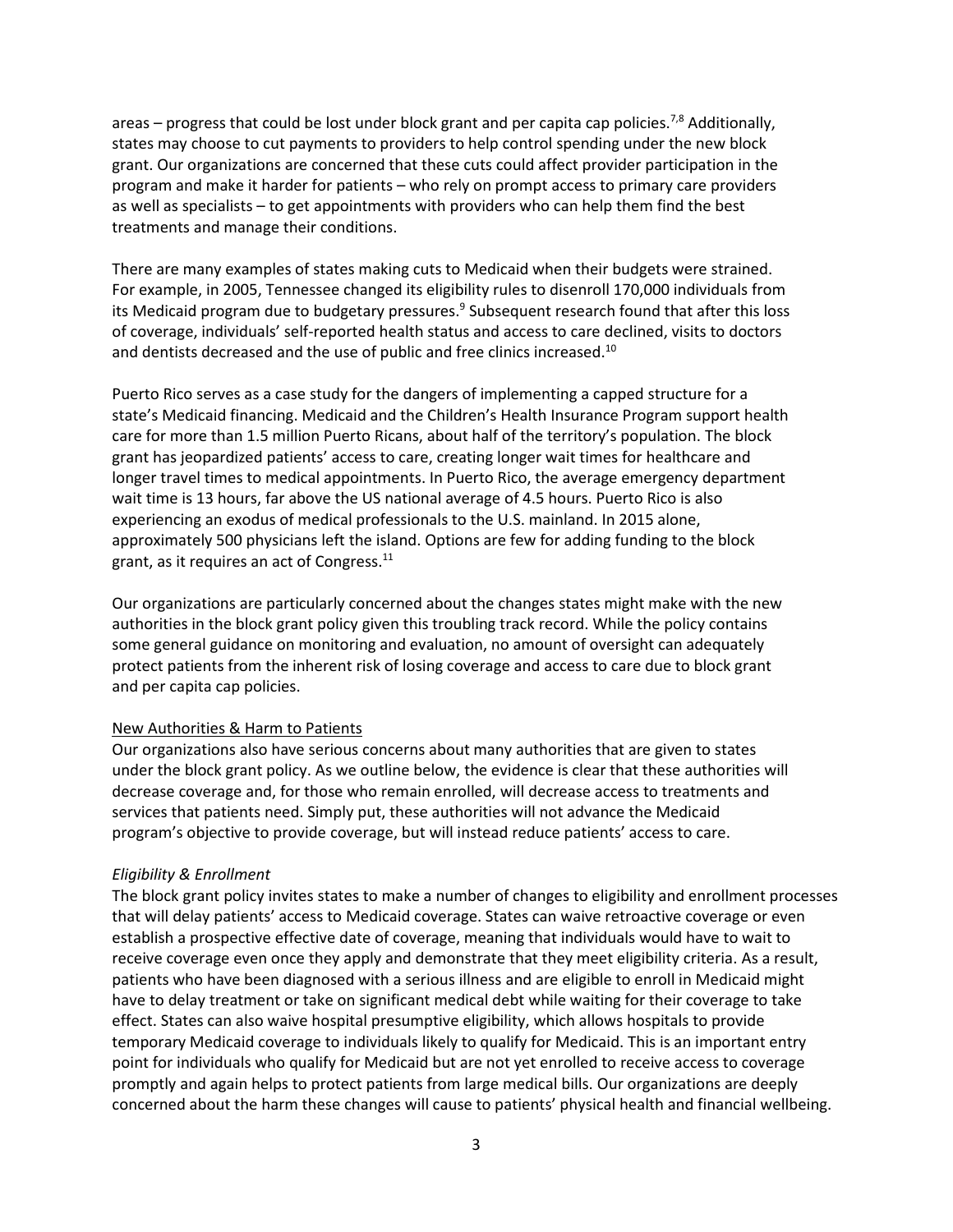States would also be permitted to use asset tests when determining Medicaid eligibility. Research has shown that removing asset tests improves the enrollment process, reduces administrative costs and increases access to healthcare coverage.<sup>12</sup> Where asset tests currently apply in Medicaid, they limit enrollees' economic mobility and ability to save for the future. Furthermore, the block grant policy might permit states to create their own even more cumbersome asset tests, which could create additional administrative barriers to coverage for patients. Asset tests will not help improve enrollees' health or help low-income individuals obtain Medicaid coverage.

### *Benefit Package*

The block grant policy allows states to make major changes to the benefit package for patients in the Medicaid program. The policy does not include clear information about the treatments and services that will be covered and our organizations are deeply concerned that these changes could reduce patients' access to care. For example, the policy notes that states will generally be expected to provide coverage of essential health benefits (EHBs), which are a critical standard for private insurance coverage but do not include all of the wraparound and other treatments and services that low-income patients in the Medicaid program need. Furthermore, the block grant policy permits states to weaken EHB standards by selecting another state's EHB benchmark for any category, selecting another state's EHB benchmark in its entirety or creating an entirely new EHB benchmark. Many of our organizations opposed similar changes in the Notice of Benefit and Payment Parameters for 2019, as this policy proposal could allow states to design benchmark plans that offer not just less generous coverage, but the least generous coverage available across the country.<sup>13</sup> Essential health benefits truly are critical to the patients we represent, helping them to access preventive services, emergency care and many other treatments and services necessary to maintain their health. Our organizations have serious concerns that low-income patients will lose access to services as a result of this policy change. In addition, our understanding of the policy is that a state could choose an entirely different EHB benchmark for the population subject to the block grant policy than they use for the marketplace population, which could result in significant confusion for beneficiaries who churn between Medicaid and marketplace eligibility.

The block grant policy also jeopardizes access to other vital services for low-income patients served by the Medicaid program, particularly those with serious and chronic diseases. States could waive Early and Periodic Screening, Diagnosis and Treatment (EPSDT) for individuals aged 19 and 20. EPSDT ensures that children and young adults can access services necessary to treat their health care conditions, and disruptions in medical treatment could have negative consequences for their long-term health and economic security. Additionally, states could waive Non-Emergency Transportation (NEMT) benefits. This benefit helps patients maintain key appointments with healthcare providers to manage their conditions and stay healthy. For example, one study found patients with asthma, hypertension or heart disease who needed multiple visits to a medical professional were more likely to keep their appointments if they had NEMT.<sup>14</sup> Our organizations oppose policy changes that could reduce access to these benefits.

# *Prescription Drug Coverage*

The block grant policy would allow states to significantly limit prescription drug coverage for patients by allowing them to create a closed formulary, covering as little as one drug per class. Diseases present differently in different patients and prescription drugs have different indications, different mechanisms of action and different side effects, depending on the person's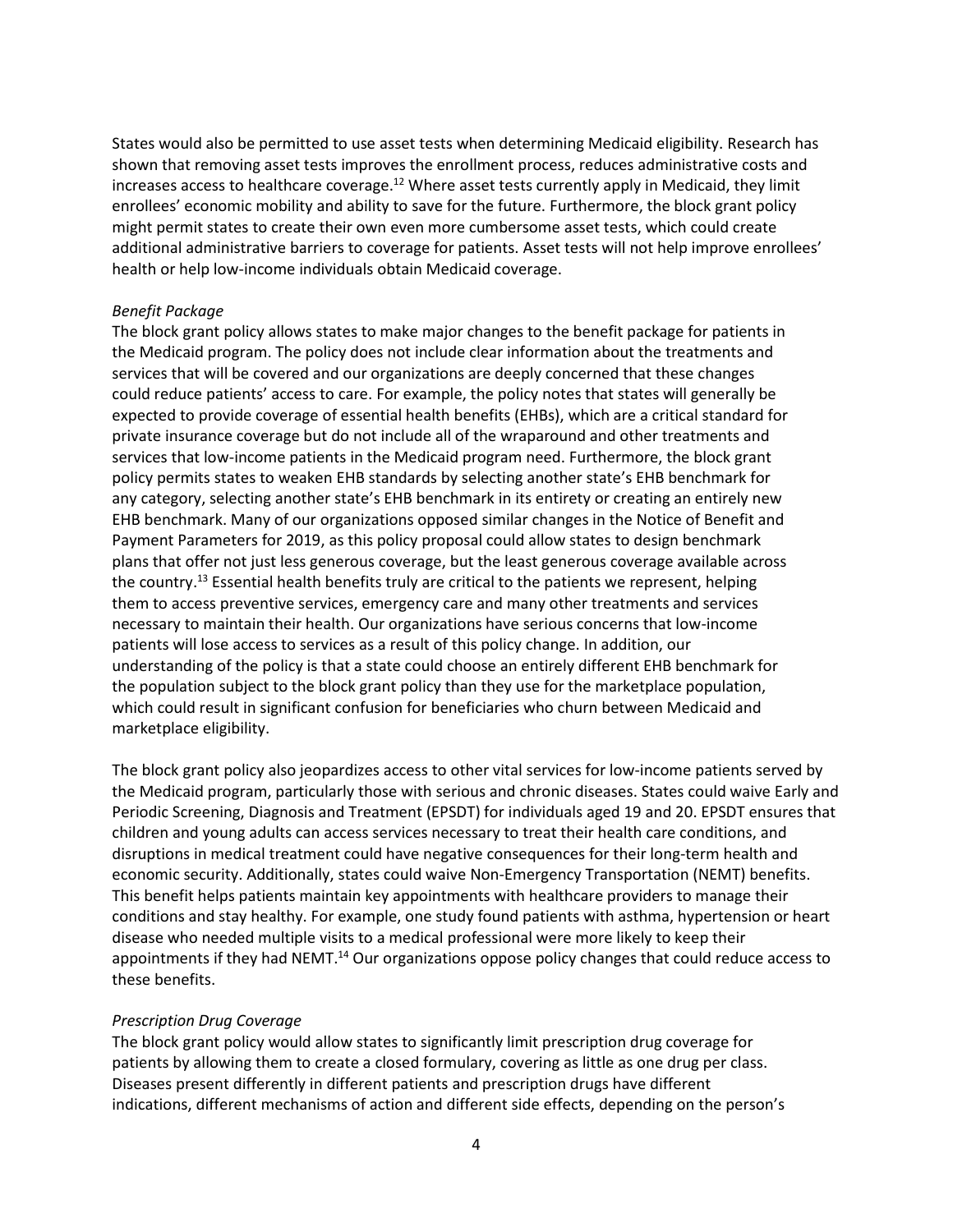diagnosis and comorbidities. A closed formulary would limit the ability of providers to make the best medical decisions for the care of their patients. Our communities have already had experiences, some dire, in which Medicaid programs have delayed or denied patients access to needed therapies because of budget constraints.<sup>15,16,17</sup> While CMS says that it will expect states to comply with EHB requirements for prescription drug benefits, it also presents a pathway for states to dramatically limit the scope of their EHB coverage as outlined above. Our organizations are deeply concerned that patients will be unable to access needed medications as a result of this major change in policy.

### *Managed Care*

More than two thirds of Medicaid enrollees currently receive their care through managed care organizations (MCOs) and it is critical that the federal and state governments ensure that these entities are providing adequate care to patients.<sup>18</sup> Yet the block grant policy would greatly reduce federal oversight of MCOs and the care they provide to beneficiaries. For example, states would no longer need to have CMS review and certify that their managed care rates are actuarily sound or review and approve amendments to managed care contracts. Additionally, states would no longer have to comply with federal standards related to adequate networks. Without these federal requirements, an MCO could limit the number of specialists in its network or only contract with specialists in one part of the state, making it harder for patients to see the appropriate providers and receive the care they need. The difficulties patients face in accessing care through MCOs have been well documented in several states, including Iowa, $19$  Kansas<sup>20</sup> and Texas.<sup>21</sup> These problems would likely worsen under the sweeping changes in the block grant policy.

#### *Premiums & Cost-Sharing*

Under the block grant policy, states could charge premiums and cost-sharing up to five percent of household income. The link between increased cost-sharing and coverage losses is clear; this policy would likely both increase the number of enrollees who lose Medicaid coverage and discourage eligible people from enrolling in the program. For example, when Oregon implemented a premium in its Medicaid program, with a maximum premium of \$20 per month, almost half of enrollees lost coverage.<sup>22</sup> The policy also eliminates beneficiary protections that exist in current law, such as the policy that providers cannot deny care to those who are unable to pay the copay. For individuals with chronic and acute conditions, maintaining access to comprehensive coverage is vital to accessing physicians, medications and other treatments and services needed to manage their health.

The block grant policy also allows states to charge copays for non-emergency use of the emergency department (ED), a policy change we strongly oppose. This would deter people from seeking necessary care during an emergency. Often one does not know if a health problem is an emergency until they are seen by a care provider, and people should not be financially penalized for seeking care for frightening situations like a breathing problem, symptoms of stroke, complications from a cancer treatment or any other critical health problem that could require immediate care. Furthermore, multiple studies demonstrate that this type of cost sharing may not result in the intended cost savings.<sup>23,24</sup> Again, our organizations are deeply concerned that these or other financial barriers would harm patients and compromise their access to care.

### *Work Requirements*

As our organizations have repeatedly shared with CMS, requiring individuals to demonstrate that they work or meet exemptions increases the administrative burden on individuals in the Medicaid program and decreases the number of individuals with Medicaid coverage. For example, when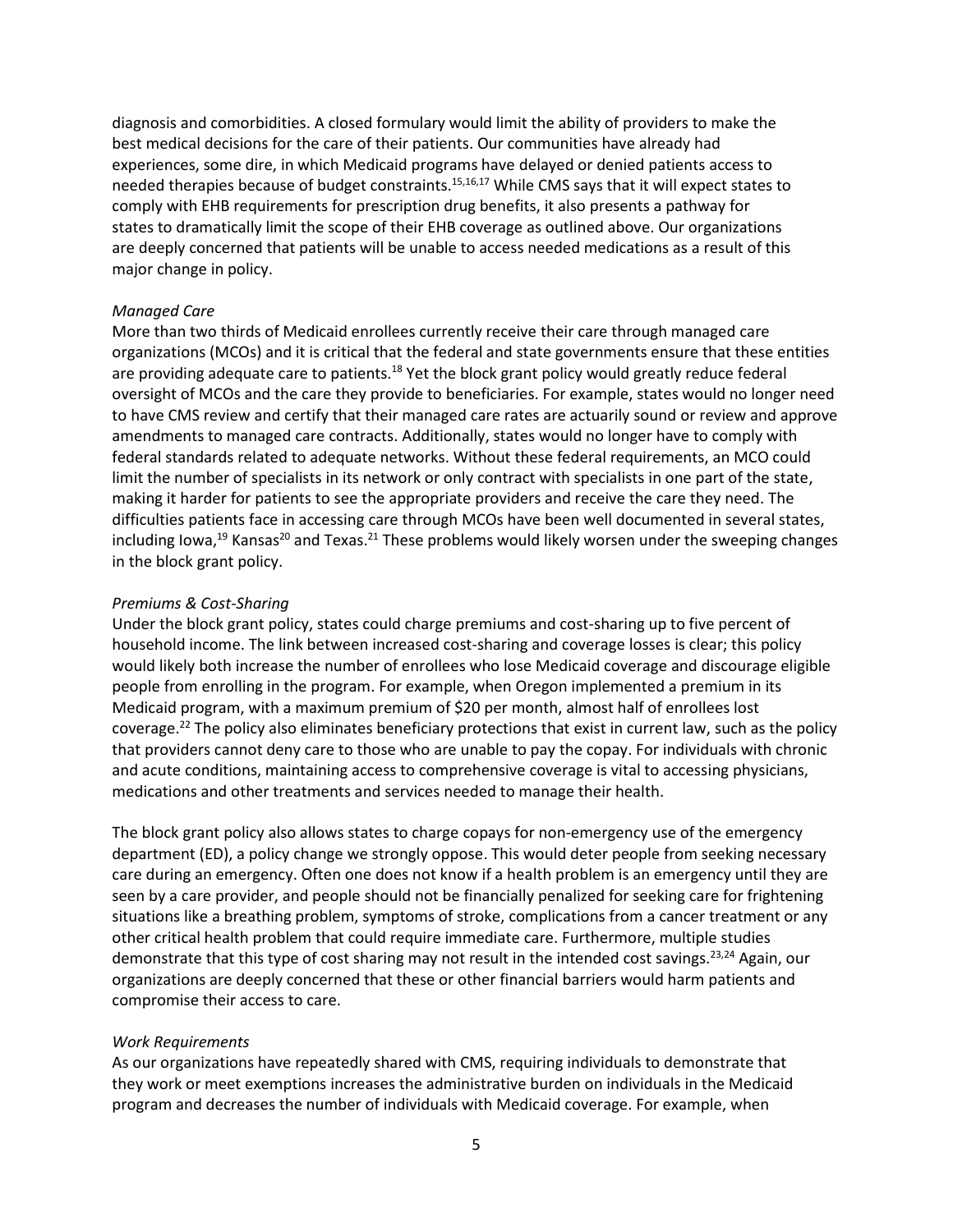Arkansas implemented this policy, the state terminated coverage for over 18,000 individuals,<sup>25</sup> and in New Hampshire, nearly 17,000 individuals would have lost coverage if the state had not suspended implementation of its requirement.<sup>26</sup> The U.S. Court of Appeals for the District of Columbia recently reaffirmed that the purpose of the Medicaid program is to provide healthcare coverage and that Arkansas' restrictive waiver, including the work requirement policy, did not meet that objective.<sup>27</sup>

Exemptions cannot capture all individuals with, or at risk of, serious and chronic health conditions that prevent them from working, and even for exempt enrollees there will be opportunities for administrative error that could jeopardize individuals' coverage. This loss of coverage could have serious – even life threatening – consequences for people with serious, acute and chronic diseases. Individuals who are in the middle of treatment for a life-threatening disease, rely on regular visits with healthcare providers or must take daily medications to manage their chronic conditions cannot afford a sudden gap in their care.

The evidence is clear that most people on Medicaid who can work already do so, and those who are unable to work often have physical or mental health conditions that interfere with their ability to work.<sup>28,29</sup> Evaluations of Arkansas's waiver demonstrate that it did not lead to increased employment among the Medicaid population.<sup>30</sup> In contrast, continuous Medicaid coverage can actually help people find and sustain employment. For example, a report examining Medicaid expansion in Ohio found that the majority of enrollees reported that being enrolled in Medicaid made it easier to work or look for work (83.5 percent and 60 percent, respectively).<sup>31</sup> Terminating individuals' Medicaid coverage for non-compliance with work requirements will hurt rather than help people search for and obtain employment.

# *Loss of Transparency*

Finally, our organizations are deeply concerned that states could make certain changes to their block grant programs without public comment and without review and approval by CMS. This would remove important opportunities for the public to provide feedback on how block grant programs impact key stakeholders before any policies are implemented or continued. While the block grant policy says that states will need to get prior approval for changes that have the potential to substantially impact enrollment, this standard is vague and may not incorporate numerous changes to benefits, access to providers and other policies that directly impact patients' access to care.

# **Conclusion**

This policy was released and finalized without a public comment period. Our organizations are gravely disappointed that we were never afforded the opportunity to explain why we oppose such a sweeping new block grant policy, and that we can only write to explain the harm it will cause to millions of patients with serious and chronic health conditions after the fact. Block grants and per capita caps will reduce access to quality and affordable healthcare for patients with serious and chronic health conditions and are therefore unacceptable to our organizations. We urge you to rescind the block grant policy immediately.

Sincerely,

ALS Association American Cancer Society Cancer Action Network American Heart Association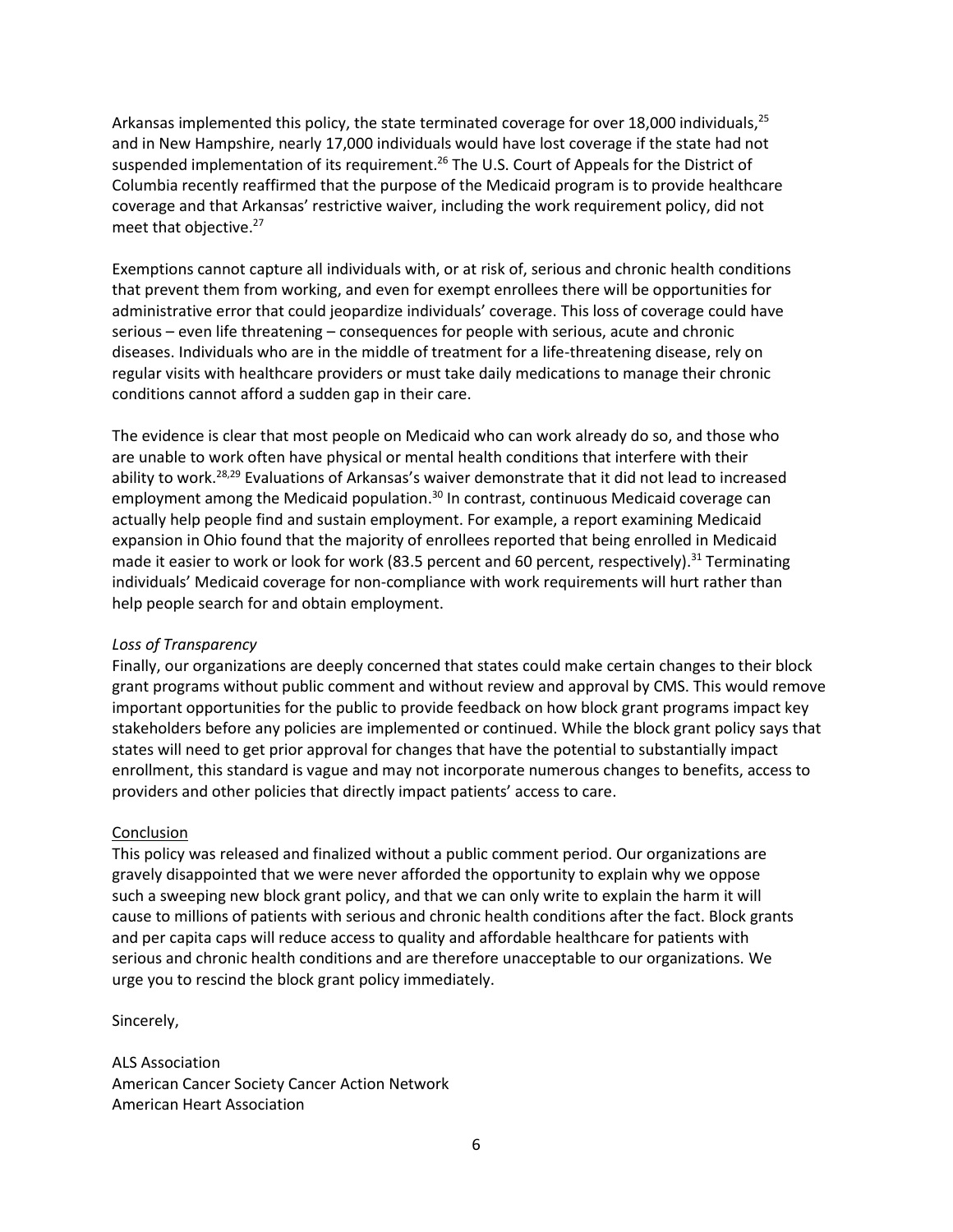American Kidney Fund American Lung Association Arthritis Foundation Chronic Disease Coalition COPD Foundation Cystic Fibrosis Foundation Epilepsy Foundation Family Voices Hemophilia Federation of America Leukemia & Lymphoma Society Lutheran Services in America Mended Hearts & Mended Little Hearts Muscular Dystrophy Association National Alliance on Mental Illness National Coalition for Cancer Survivorship National Health Council National Hemophilia Foundation National Multiple Sclerosis Society National Organization for Rare Disorders National Patient Advocate Foundation Pulmonary Hypertension Association Susan G. Komen United Way Worldwide WomenHeart: The National Coalition for Women with Heart Disease

CC: The Honorable Alex Azar, Secretary Department of Health and Human Services

<sup>2</sup> Dear State Medicaid Director Letter (SMD #20-001), Jan. 30, 2020. Available at:

<sup>&</sup>lt;sup>1</sup> Letter to Administrator Verma Re: Block Grant Policies, July 18, 2019. Available at:

[https://www.lung.org/assets/documents/advocacy-archive/health-partner-letter-to-cms-1.pdf.](https://www.lung.org/assets/documents/advocacy-archive/health-partner-letter-to-cms-1.pdf)

[https://www.medicaid.gov/sites/default/files/Federal-Policy-Guidance/Downloads/smd20001.pdf.](https://www.medicaid.gov/sites/default/files/Federal-Policy-Guidance/Downloads/smd20001.pdf)

<sup>&</sup>lt;sup>3</sup> Letter to Administrator Verma Re: Work Requirement Policies, May 14, 2018. Available at

[http://www.lung.org/assets/documents/advocacy-archive/letter-to-cms-admin-re-medicaid-work-req.pdf;](http://www.lung.org/assets/documents/advocacy-archive/letter-to-cms-admin-re-medicaid-work-req.pdf) Letter to Administrator Verma Re: Kentucky Decision, July 24, 2018. Available at:

[https://www.lung.org/assets/documents/advocacy-archive/partners-letter-to-cms-re-ky-1115-decision.pdf.](https://www.lung.org/assets/documents/advocacy-archive/partners-letter-to-cms-re-ky-1115-decision.pdf)  <sup>4</sup> Congressional Budget Office, Medicaid – CBO May 2019 Baseline. Available at

[https://www.cbo.gov/system/files/2019-05/51301-2019-05-medicaid.pdf;](https://www.cbo.gov/system/files/2019-05/51301-2019-05-medicaid.pdf) Congressional Budget Office, Budget and Economic Data, accessed Feb. 2020. Available at[: https://www.cbo.gov/about/products/budget-economic](https://www.cbo.gov/about/products/budget-economic-data)[data.](https://www.cbo.gov/about/products/budget-economic-data)

<sup>&</sup>lt;sup>5</sup> Susannah Luthi, Disaster aid coming piecemeal to hard-hit hospitals, Modern Healthcare, Dec. 15 2017. Available at: [https://www.modernhealthcare.com/article/20171215/NEWS/171219909/disaster-aid-coming-piecemeal-to](https://www.modernhealthcare.com/article/20171215/NEWS/171219909/disaster-aid-coming-piecemeal-to-hard-hit-hospitals)[hard-hit-hospitals.](https://www.modernhealthcare.com/article/20171215/NEWS/171219909/disaster-aid-coming-piecemeal-to-hard-hit-hospitals)

<sup>6</sup> Kaiser Family Foundation, Survey: One Year after Hurricane Harvey, 3 in 10 Affected Texas Gulf Coast Residents Say Their Lives Remain Disrupted. Aug. 23, 2018. Available at: [https://www.kff.org/other/press-release/one-year](https://www.kff.org/other/press-release/one-year-after-hurricane-harvey-3-in-10-texas-gulf-coast-residents-say-lives-remain-disrupted/)[after-hurricane-harvey-3-in-10-texas-gulf-coast-residents-say-lives-remain-disrupted/.](https://www.kff.org/other/press-release/one-year-after-hurricane-harvey-3-in-10-texas-gulf-coast-residents-say-lives-remain-disrupted/) 

<sup>&</sup>lt;sup>7</sup> Larisa Antonisse, Rachel Garfield, Robin Rudowitz and Samantha Artiga. The Effects of Medicaid Expansion under the ACA: Updated Findings from a Literature Review. Kaiser Family Foundation, March 28, 2018. Available at: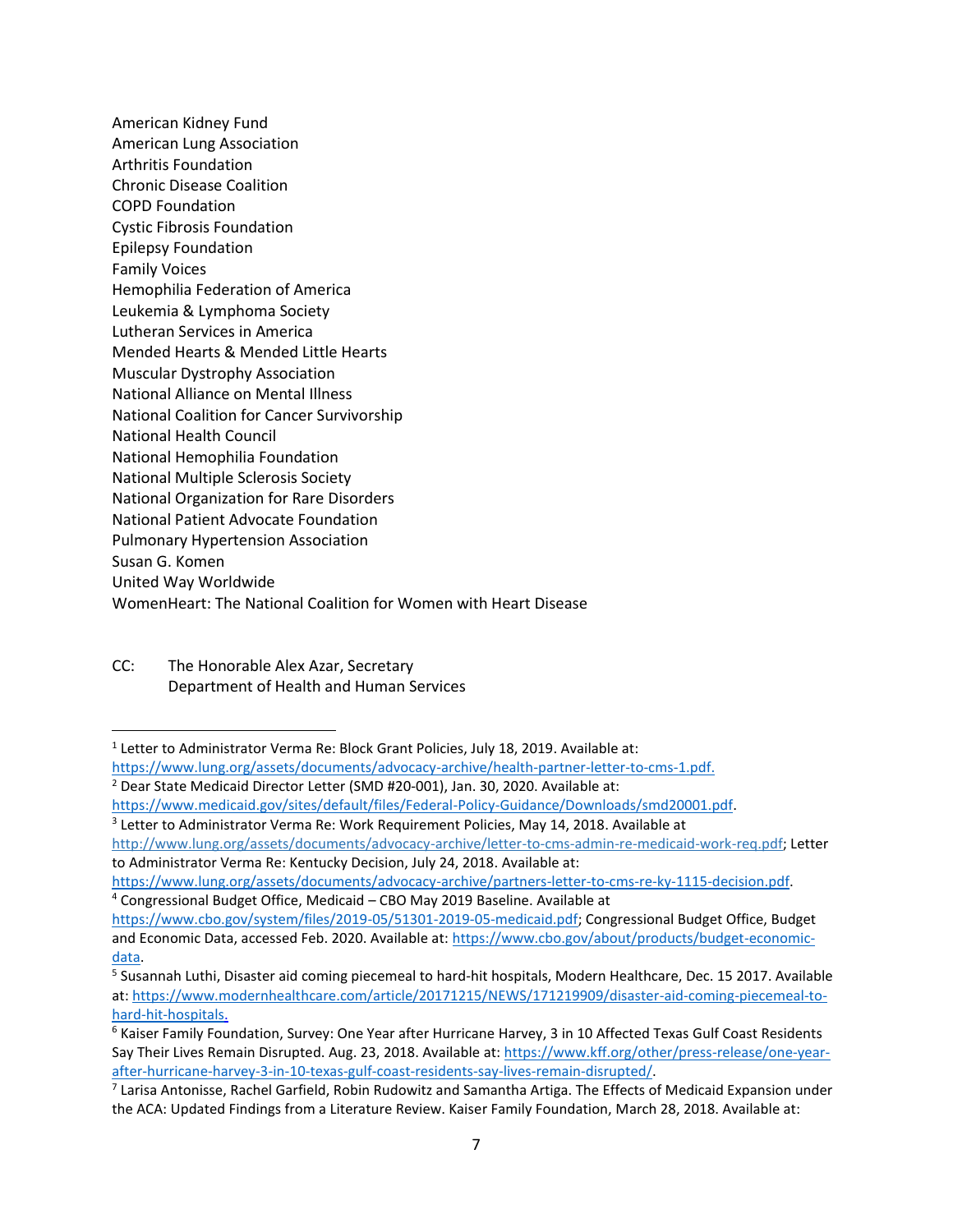[https://www.kff.org/medicaid/issue-brief/the-effects-of-medicaid-expansion-under-the-aca-updated-findings](https://www.kff.org/medicaid/issue-brief/the-effects-of-medicaid-expansion-under-the-aca-updated-findings-from-a-literature-review-march-2018/)[from-a-literature-review-march-2018/](https://www.kff.org/medicaid/issue-brief/the-effects-of-medicaid-expansion-under-the-aca-updated-findings-from-a-literature-review-march-2018/)

<sup>8</sup> Richard Lindrooth, Marcelo Perraillon, Rose Hardy, and Gregory Tung, Understanding the Relationship Between Medicaid Expansions and Hospital Closures, Health Affairs 27, no. 1, January 2018. Available at [https://www.healthaffairs.org/doi/abs/10.1377/hlthaff.2017.0976.](https://www.healthaffairs.org/doi/abs/10.1377/hlthaff.2017.0976)

<sup>9</sup> Melinda B. Buntin, Ph.D. "Tennessee's Opening Bid for a Medicaid Block Grant." (October 31, 2019) New England Journal of Medicine. Accessed at[: https://www.nejm.org/doi/full/10.1056/NEJMp1913356?query=TOC.](https://www.nejm.org/doi/full/10.1056/NEJMp1913356?query=TOC)

<sup>10</sup> Thomas DeLeire, "The Effect of Disenrollment from Medicaid on Employment, Insurance Coverage, Health and health Care Utilization," (August 2018). NBER Working Paper No. 24899. Available at: [https://www.nber.org/papers/w24899.](https://www.nber.org/papers/w24899)

<sup>11</sup> Wachino, V and T Gronniger. The Insufficiency of Medicaid Block Grants: The Example of Puerto Rico. Oct 12, 2017. Available at: https://www.healthaffairs.org/do/10.1377/hblog20171022.984682/full/.

<sup>12</sup> Vernon K. Smith, Eileen Ellis, and Christina Chang. Eliminating the Medicaid Asset Test for Families: A Review of State Experiences. Kaiser Commission on Medicaid and the Uninsured, April 2001. Available at:

[https://www.kff.org/wp-content/uploads/2001/04/2239-eliminating-the-medicaid-asset-test.pdf.](https://www.kff.org/wp-content/uploads/2001/04/2239-eliminating-the-medicaid-asset-test.pdf)

<sup>13</sup> Letter to Secretary Hargan Re: HHS Notice of Benefic and Payment Parameters for 2019. Nov. 27, 2017. Available at: [http://www.lung.org/assets/documents/advocacy-archive/partner-comments-to-hhs-re-ppaca-benefit-and](http://www.lung.org/assets/documents/advocacy-archive/partner-comments-to-hhs-re-ppaca-benefit-and-payment-parameters-2019.pdf)[payment-parameters-2019.pdf.](http://www.lung.org/assets/documents/advocacy-archive/partner-comments-to-hhs-re-ppaca-benefit-and-payment-parameters-2019.pdf)

<sup>14</sup> Michael Adelberg and Marsha Simon, Non-Emergency Medical Transportation: Will Reshaping Medicaid Sacrifice An Important Benefit?" Health Affairs Blog, Sept. 20, 2017. Available at:

[https://www.healthaffairs.org/do/10.1377/hblog20170920.062063/full/.](https://www.healthaffairs.org/do/10.1377/hblog20170920.062063/full/)

<sup>15</sup> Barua S, Greenwald R, Grebely J, et al. Restrictions for Medicaid Reimbursement of Sofosbuvir for the Treatment of Hepatitis C Virus Infection in the United States. Ann Intern Med. 2015; 163:215–223. Available at:

[https://annals.org/aim/fullarticle/2362306/restrictions-medicaid-reimbursement-sofosbuvir-treatment-hepatitis](https://annals.org/aim/fullarticle/2362306/restrictions-medicaid-reimbursement-sofosbuvir-treatment-hepatitis-c-virus-infection-united)[c-virus-infection-united.](https://annals.org/aim/fullarticle/2362306/restrictions-medicaid-reimbursement-sofosbuvir-treatment-hepatitis-c-virus-infection-united)

<sup>16</sup> Edith Bracho-Sanchez. Everything is a fight to get medications: How the quest for lower drug prices is hurting children with asthma. CNN, Feb. 15, 2019. Available at: [https://www.cnn.com/2019/02/15/health/asthma](https://www.cnn.com/2019/02/15/health/asthma-medication-switching/index.html)[medication-switching/index.html.](https://www.cnn.com/2019/02/15/health/asthma-medication-switching/index.html)

<sup>17</sup> Joseph Walker. Arkansas Reaches Settlement in Cystic Fibrosis Drug Suit. The Wall Street Journal, Feb. 5, 2015. Available at[: https://www.wsj.com/articles/arkansas-reaches-settlement-in-cystic-fibrosis-drug-suit-1423162197.](https://www.wsj.com/articles/arkansas-reaches-settlement-in-cystic-fibrosis-drug-suit-1423162197) <sup>18</sup> Kaiser Family Foundation, Medicaid Managed Care Market Tracker. Accessed Feb. 2020. Available at: [https://www.kff.org/data-collection/medicaid-managed-care-market-tracker/.](https://www.kff.org/data-collection/medicaid-managed-care-market-tracker/)

<sup>19</sup> Tony Leys and Stephen Gruber-Miller. (2019) 'Iowa agrees to give Medicaid management companies 8.6% raises', *Des Moines Register.* 10 July. Accessed at:

[https://www.desmoinesregister.com/story/news/health/2019/07/10/iowa-medicaid-privatization-managed-care](https://www.desmoinesregister.com/story/news/health/2019/07/10/iowa-medicaid-privatization-managed-care-companies-amerigroup-centene-iowa-total-care-mcos-increase/1691928001/)[companies-amerigroup-centene-iowa-total-care-mcos-increase/1691928001/.](https://www.desmoinesregister.com/story/news/health/2019/07/10/iowa-medicaid-privatization-managed-care-companies-amerigroup-centene-iowa-total-care-mcos-increase/1691928001/)

<sup>20</sup>Karen Henry. *KanCare enrollees with mental illness report gaps in Medicaid managed care program. September* 20, 2019. The University of Kansas. Accessed at: [https://news.ku.edu/2017/09/20/kancare-enrollees-mental](https://news.ku.edu/2017/09/20/kancare-enrollees-mental-illness-report-gaps-medicaid-managed-care-program)[illness-report-gaps-medicaid-managed-care-program.](https://news.ku.edu/2017/09/20/kancare-enrollees-mental-illness-report-gaps-medicaid-managed-care-program)

 $21$  J. David McSwane and Andrew Chavez. (2018) 'Managed-care companies overstate the number of physicians available to treat the state's sickest patients', *Dallas News.* 4 June. Accessed at:

[https://interactives.dallasnews.com/2018/pain-and-profit/part3.html.](https://interactives.dallasnews.com/2018/pain-and-profit/part3.html)

<sup>22</sup> Artiga, Samantha, Petry Ubri and Julia Zur. The Effects of Premiums and Cost Sharing on Low-Income Populations: Updated Review of Research Findings. Kaiser Family Foundation. June 1, 2017. Accessed at: [https://www.kff.org/medicaid/issue-brief/the-effects-of-premiums-and-cost-sharing-on-low-income-populations](https://www.kff.org/medicaid/issue-brief/the-effects-of-premiums-and-cost-sharing-on-low-income-populations-updated-review-of-research-findings/)[updated-review-of-research-findings/](https://www.kff.org/medicaid/issue-brief/the-effects-of-premiums-and-cost-sharing-on-low-income-populations-updated-review-of-research-findings/)

<sup>23</sup> See for example: Chernew M, Gibson TB, Yu-Isenberg K, Sokol MC, Rosen AB, Fendrick AM. Effects of increased patient cost sharing on socioeconomic disparities in health care. J Gen Intern Med. 2008. Aug; 23(8):1131-6. Ku, L and Wachino, V. "The Effect of Increased Cost-Sharing in Medicaid: A Summary of Research Findings." Center on Budget and Policy Priorities (July 2005), available at [http://www.cbpp.org/5-31-05health2.htm.](http://www.cbpp.org/5-31-05health2.htm)

<sup>24</sup> Wallace NT, McConnell KJ, et al. How Effective Are Copayments in Reducing Expenditures for Low-Income Adult Medicaid Beneficiaries? Experience from the Oregon Health Plan. Health Serv Res. 2008 April; 43(2): 515–530.